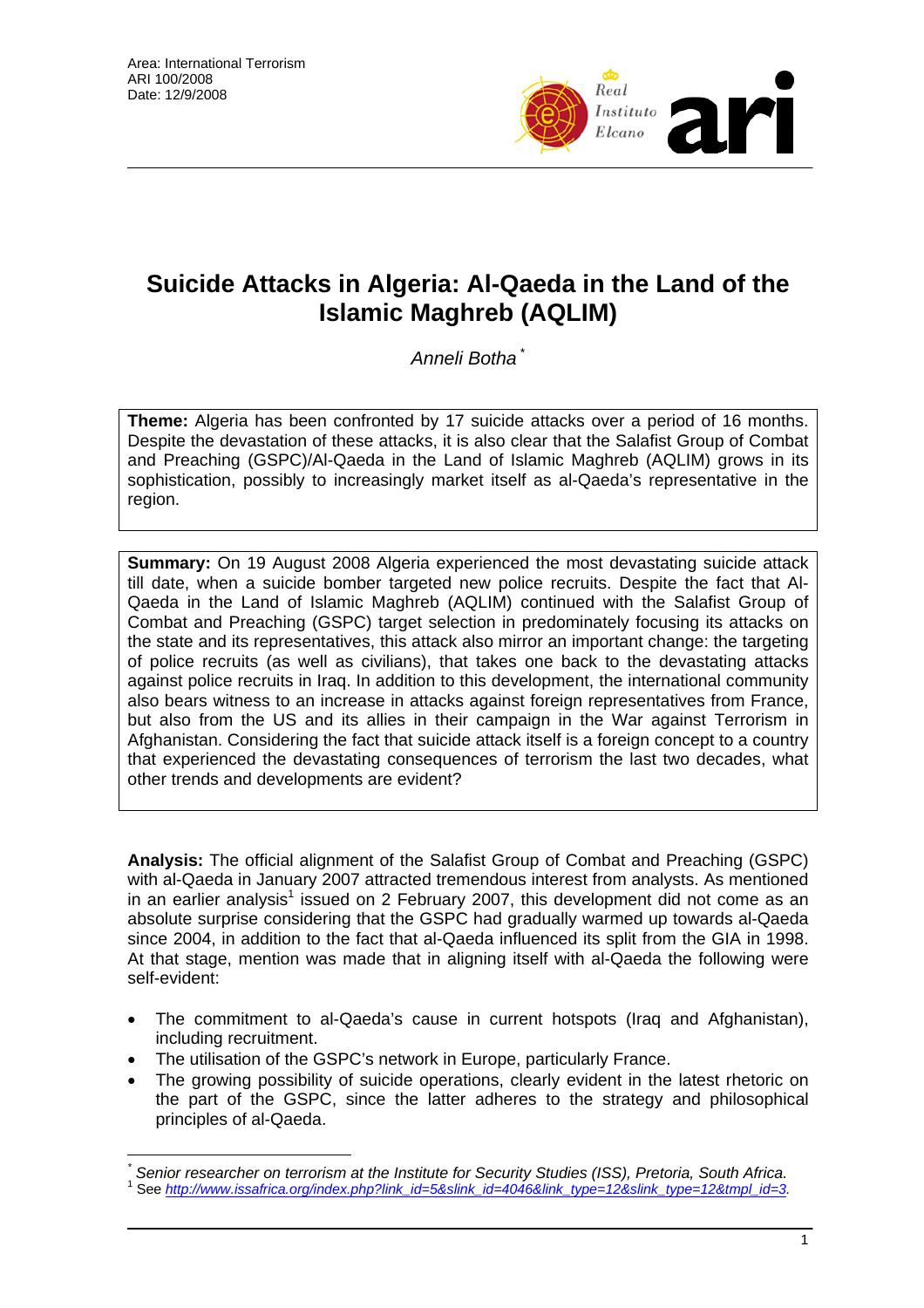

The growing influence of the GSPC in the Maghreb region despite the decline in the number of attacks in Algeria. The GSPC incorporates Algerian, Moroccan, Libyan, Tunisian and Mauritanian jihadists and is therefore no longer an Algerian organisation, but rather a transnational terror organisation.

## *Overview of Suicide Operations*

Of particular importance is that this alignment with al-Qaeda would *inter alia* imply the 'growing possibility of suicide operations'. Events in Algeria since then support this unfortunate analysis, in view of the fact that Algeria experienced the following suicide bombings:

- 11 April 2007 Three suicide bombers targeted the Prime Minister's office and a police station in Bab Ezzouar in Algiers.
- 11 July 2007 10 soldiers were killed and 35 people injured when a suicide bomber drove a truck of explosives into their barracks near Lakhdaria, approximately 80 kilometres from Algiers.
- 6 September 2007 A suicide bomber on foot detonated his explosive device in the midst of a crowed waiting to see President Boutiflika in Batna.
- 8 September 2007 A suicide truck bomb targeted a Coast Guard barracks in Dellys, approximately 100 kilometres east of Algiers.
- 21 September 2007 A suicide bomber targeted a convoy of foreign workers employed by a French company near Lakhdaria.
- 11 December 2007 Twin suicide truck bombs targeted the Algerian Constitutional Council and the United Nations building, housing the UNDP in Algiers.
- 2 January 2008 A suicide bomber in a truck targeted the Naciria police station, 50 kilometres from Algiers.
- 29 January 2008 The Thenia police station was targeted by a suicide attack (truck) east of Algiers.
- 4 June 2008 A suicide bomber detonated his device near the gate of the military barracks. Although military personnel fired at the attacker, he still managed to detonate his explosive device. In a second attack, an attacker left an explosive device near a café in Bordj El Kiffan, possibly in an attempt to attract the attention of military personnel (although AQLIM claimed that two suicide bombers were responsible for the attacks, only the attack on the barracks was executed by a suicide bomber). Two days later on 6 June, six soldiers were killed in an attack near Cap Djinet in a roadside bombing. This attack was followed by two bombings on 8 June in which a train station was targeted in Beni Amrane, while the second device targeted first responders. In the first attack a French engineer working for Razel (a French company) and soldiers that accompanied him were targeted.
- 24 July 2008 A suicide bomber on a motorcycle targeted a military vehicle near Lakhdaria.
- 3 August 2008 A suicide car bomb near a police station in Tizi Ouzou left 25 people injured, including 21 civilians and four police officers.
- 9 August 2008 A suicide bomber rammed a van with between 200 to 300 kilogrammes of explosives into a police post in Zemmouri el-Bahri, in eastern Algeria, killing eight people and injuring 19 others. The attack, however, took place at night, contrary to most of the other attacks. Documents recovered at the scene identified the Tizi Ouzou suicide bomber, which proves that it was the same group that perpetrated the Tizi Ouzou attack.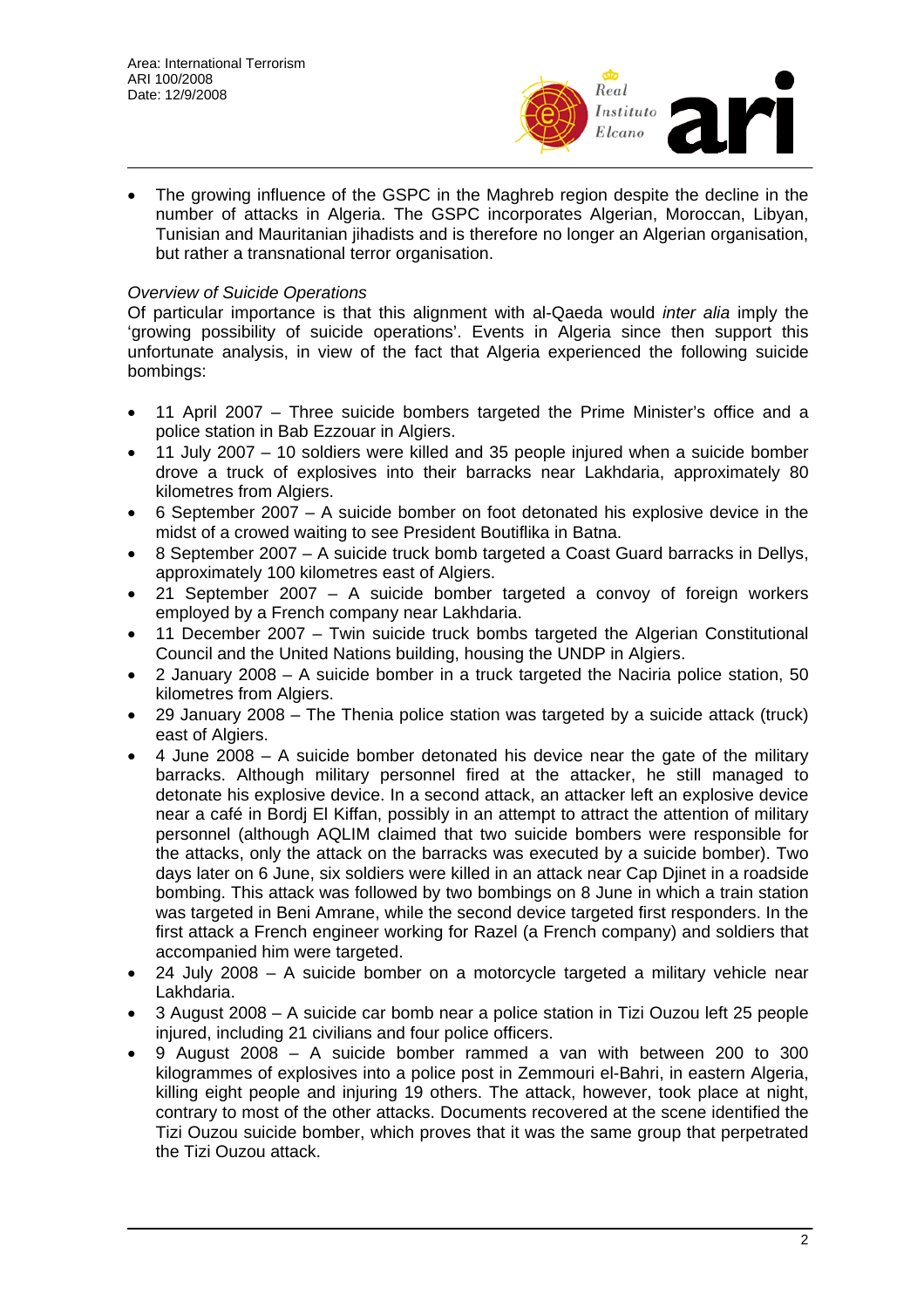

- 19 August 2008 A suicide car bomber detonated targeting a line of applicants queuing up to register at a police academy in the Issers district of the Boumerdes region, 56 kilometres east of Algiers, killing at least 43 people and injuring a further 45. Forty-two of the dead and 32 of the people injured in the attack were civilians, while one police officer was killed and 13 were wounded. Most of the civilians killed were would-be police recruits, but witnesses said several motorists passing by were also killed. This attack resulted in the most casualties in a single incident to date.
- 20 August 2008 Two car bomb attacks in eastern Algeria killed at least 12 people: one bomb detonated near the military headquarters in Bouira, while the primary attack was directed at employees of SNC-Lavalin, a Canadian engineering firm. The suicide bomber, later identified as Abdul Rahman Abu Zeinab al-Mauritani, targeted a bus transporting SNC-Lavalin employees near the Sophie hotel. Although AQLIM, when claiming responsibility for the attack, refers to SNC-Lavalin employees as Canadian, they were identified as Algerian nationals working for the Canadian firm. Another important element in this attack was the use of a Mauritanian national, while all 17 previous suicide bombers in Algeria were Algerian nationals. In other words, involving other nationalities in attacks in Algeria, versus using Algeria as a recruitment and training ground for foreign fighters to Iraq and to a lesser extent Afghanistan, might reflect important elements that could have disastrous consequences to stability not only in Algeria but also in the region at large:
	- (1) AQLIM was successful in marketing itself as a regional organisation and as the representative of al-Qaeda;
	- (2) Instead of using Algeria or the broader region to train potential foreign fighters, while Iraq witnesses the decreasing success and influence of al-Qaeda (leading to the establishment of the structure in Pakistan and Afghanistan), AQLIM might argue that instead of fighting the same enemy (to be discussed in the next paragraph) in a foreign country, operations should rather be directed within Algeria.

## *Trends and Possible Changes in Suicide Operations*

Although suicide bombing is a new tactic in Algeria –that has already experienced 17 years of terrorism–, these attacks still predominately target the security forces (police and military), considered to be representatives of the Algerian government. The novelty in target selection is that attacks are now also directed at foreign companies and foreign representatives:

- French workers are considered a historically justified target due to Algeria's violent war of liberation against France in order to gain its independence.
- Attacks directed against US representatives (an earlier attack on the Brown and Root-Condor company on 9 December 2006 can be considered an example) are predominantly motivated by the recognition of the US as the primary enemy for waging its War against Terrorism.
- Attacks on the allies of the US in its war on terrorism in Afghanistan and Iraq include the recent attempt against Canadian interests. A possible explanation can be traced to the increase in calls to attack Canadian representatives in Afghanistan, particularly after the warning the Taliban issued to Canada on 17 August that if it failed to withdraw its troops from Afghanistan, insurgents would continue to target Canadians in the country. On the same day of the attack in Algeria, a roadside bomb in southern Afghanistan killed three Canadian soldiers (two days later a Taliban ambush killed 10 French troops). While this is plausible, AQLIM nevertheless claimed that the attack took three months to plan and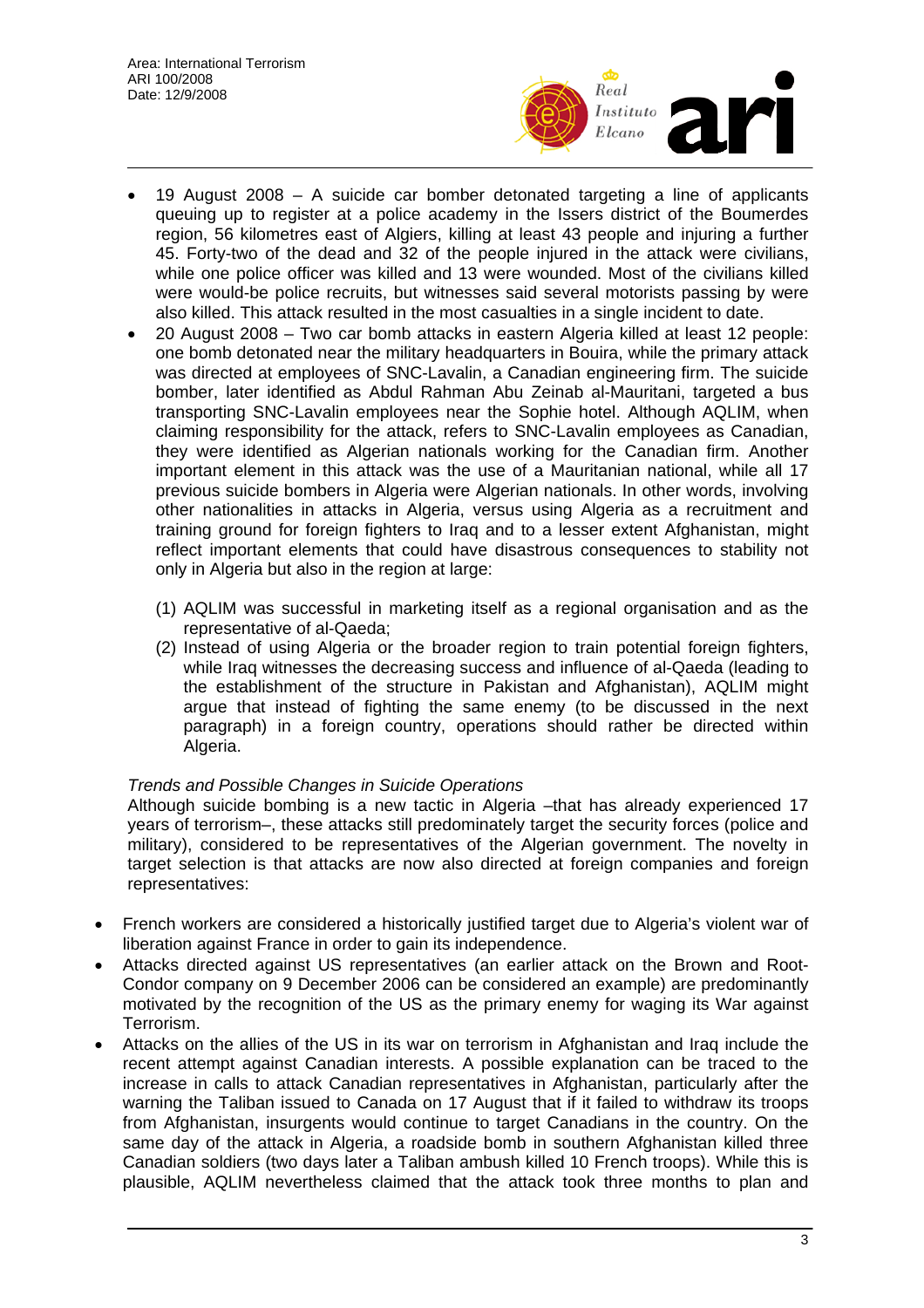

execute. However, Canada's status as an ally of the US in Afghanistan, particularly in the south of the country –the centre of operations against the Taliban in Pakistan's tribal areas– suggests the possibility that AQLIM in Algeria is mimicking Taliban and al-Qaeda operations in Afghanistan –and, to a lesser extent, Iraq– to further 'sell' its alliance with al-Qaeda.

The focus on foreign, particularly French, interests can almost be described as a return to the initial focus of the GIA. The first attack on foreigners was recorded on 21 September 1993 when two French surveyors were found with their throats cut near Sidi Bel Abbes. The attack against the United Nations came as a surprise, although iot could have been foreseeable if only for what the UN represents for the Islamists: 'an enemy of Islam under the control of the United States'.

In addition to the targets selected, there is a further element that deserves some attention: the method of delivery. Most suicide attacks have so far been carried out using vehicles (mainly stolen trucks and cars and lately, for the first time, a motorcycle). In a worrying development, the Batna attack on 6 September and again the attack on 4 June were carried out by bombers using 'suicide vests' and the latter have also been seized in counter-terrorist operations. As the difficulty in reaching targets increases, given the use of barriers and the cordoning-off of security areas, terrorists began to approach their intended targets on foot, with the advantage that they can get as close as possible to their intended targets. When countering this trend, most countries profiled potential suicide bombers as male, leading terrorists to start recruiting female suicide bombers. Although this has not yet occurred in Algeria, it deserves consideration given the lax –or even, in some strategic areas, non-existent– security checks on women. The following two examples show how women are already being encouraged to increase their involvement:

- On 23 January 2008 the Algerian security forces arrested a potential suicide bomber in Nedroma. Searching his residence, a computer was discovered which had been hidden by the suspect's sister. Its owner had deliberately damaged the keyboard and the operating system of the microcomputer in question, as well as the electronic components of the main desktop computer in order to erase the contents. Despite these efforts and with the assistance of data recovery software, the security forces were successful in recovering the data. Of importance to this discussion was the fact that numerous documents called on women to take part in the war in Iraq and in terrorism in Algeria. Also among the recovered files were training manuals on the handling of weapons and explosives as well as documents in which new recruits were taught methods enabling them to resist the interrogations of the Algerian security agencies.<sup>2</sup>
- On 13 February 2008 one man and two women were arrested by the police in Lakhdaria after the man –identified by his initials B.T., aged 31– threatened to carry out a suicide attack on one of the security agency's police stations. Two young women living in Lakhdaria, among them a 21-year-old woman named Sabrina, were arrested. B.T., known to the police, was arrested in 1996, having spent 15 years in jail before being released on 25 July 2004 as part of an amnesty initiative. As a member of the GIA, he was considered to be an expert in explosives and specialised in manufacturing home-made bombs.<sup>3</sup>

<sup>&</sup>lt;sup>2</sup> 'Algerian would-be suicide bomber arrested in Nedroma', *BBC Middle East*, 25/I/2008.<br><sup>3 'Algerian sequrity farees foil quicide bombing etternat in Lekhderie', *BBC Middle East*, 1</sup>

 <sup>&#</sup>x27;Algerian security forces foil suicide bombing attempt in Lakhdaria', *BBC Middle East*, 13/II/2008.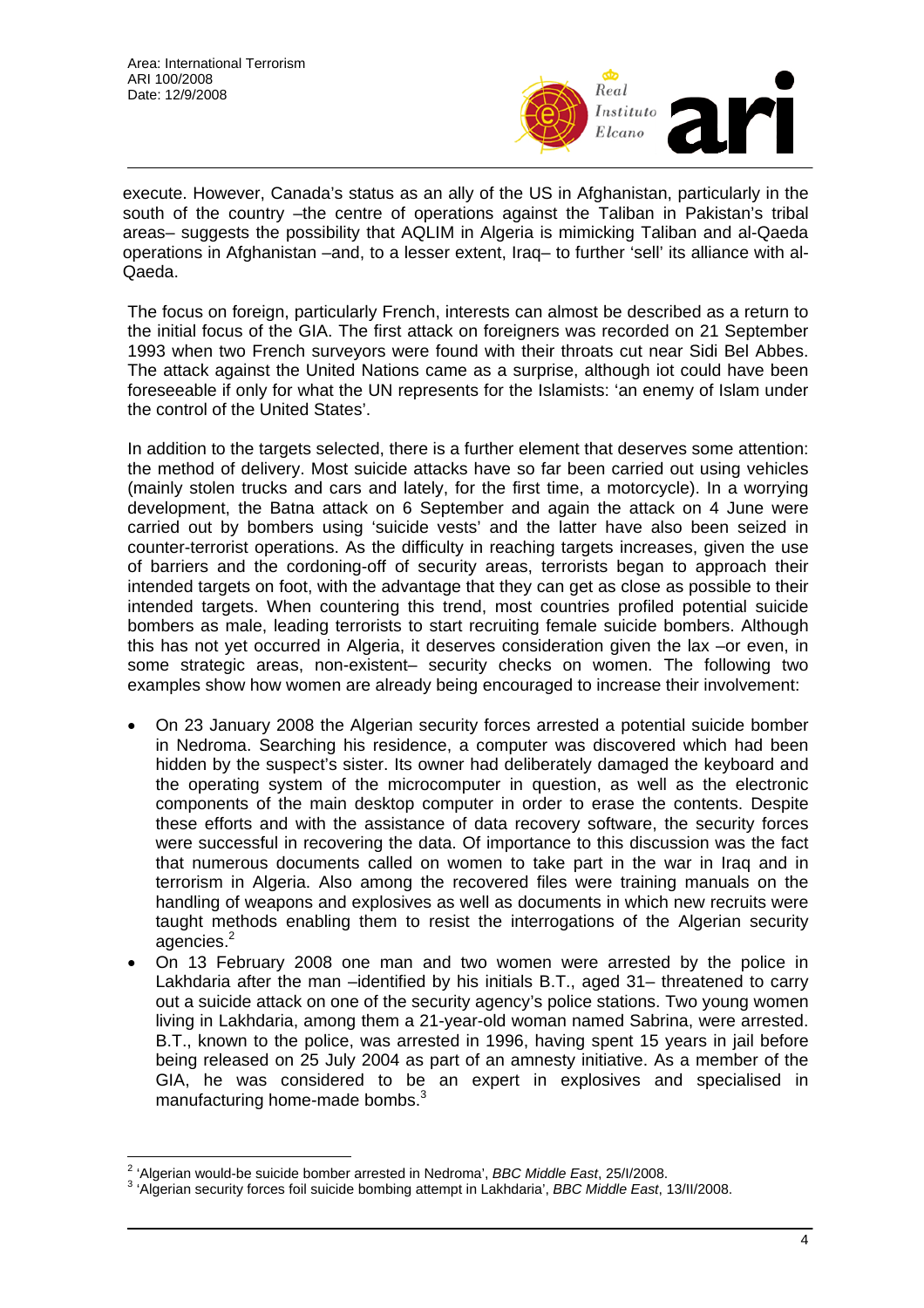

A possible reason for the change in tactics might relate to their propaganda value and to the organisation's actual strength. It is to be expected that an organisation that keeps losing experienced fighters will opt for a less confrontational strategy. This explains the growing use of explosives rather than firearms, since in the latter case the attacker might be killed in the shoot-out. The use of explosives also allows a small experienced core group of extremists to build the devices, with delivery being left to less experienced fighters or suicide bombers, who can be replaced more easily. Equally, the impact of the death of one suicide bomber in a highly populated area is greater than that of the killing of a few members of the security forces in remote areas. Following the loss of experienced GSPC members as a result of surrenders, arrests or their elimination by the security forces, GSPC/AQLIM is further trying to attract both foreign fighters and younger volunteers –between the ages of 16 and 25–, who are often inexperienced but who are idealistic. Essentially, the strength of the organisation, measured in the number of fighters, no longer serves as an indication of the threat level. In other words, the ability to recruit potential suicide bombers levels out the importance of the number of fighters willing to engage the security forces in insurgency or guerrilla warfare tactics.

New recruitment techniques have also presented a new challenge to the security forces, in that it is more difficult to implement proactive measures against individuals with no previous criminal records or who have not raised suspicions and are therefore unknown to the security forces. New recruits are particularly targeted at mosques although the Internet is also an extremely effective tool to reach and radicalise young people both in Algeria and elsewhere. Many young people, even from poor socio-economic backgrounds, frequent Internet cafés where they have access to video material, training manuals and terrorist messages. In addition to targeting younger people, the profiles of the suicide bombers responsible for the 11 April 2007 attacks reflected another concern: the recruitment of former criminals, particularly those involved in narcotics and alcohol. For instance, Benchihab Mouloud Hossine –alias Abu Dujanah– had previously served prison sentences in the Serkaji, Berouaghia and Ouargla correctional institutions for multiple crimes, including the 'promotion and consumption of drugs', while Marwan Boudina –alias Nabil or Muadz bin Jabal–, who targeted the Palais du Gouvernement, was also involved in crime until in January 2007 he became a devout Muslim.<sup>4</sup> It is well known that the use of both narcotics and alcohol is forbidden by Islam. Algeria and Morocco are both experiencing increases in drug abuse, providing a valuable source of potential suicide bombers who are exploited by extremists to their own advantage.

Training of suicide bombers take place after a short period of radicalisation, relatively close to the area where they are recruited, in contrast to the mobile training camps that are mainly used for individuals –both local and foreign– on their way to Iraq. In this regard, Algeria serves as a base for foreign fighters bound for Iraq, especially from Morocco, Tunisia, Libya, Nigeria, Niger, Mali and Senegal. However, given the example of the Mauritanian national involved in the attack on 20 August, this tactic might change in the future.

It is equally important to note that suicide attacks have occurred in conjunction with roadside bombings –that are not a new tactic– mainly directed at members of the security forces. Another cause for concern is that although most attacks occur in smaller towns to the east of Algiers, AQLIM operatives have shown an ability to successfully execute attacks in big cities like Algiers. While western Algeria is often considered to be 'quiet',

 $\overline{a}$ <sup>4</sup> *Echourouk El Youmi,* 16-17/IV/2007.